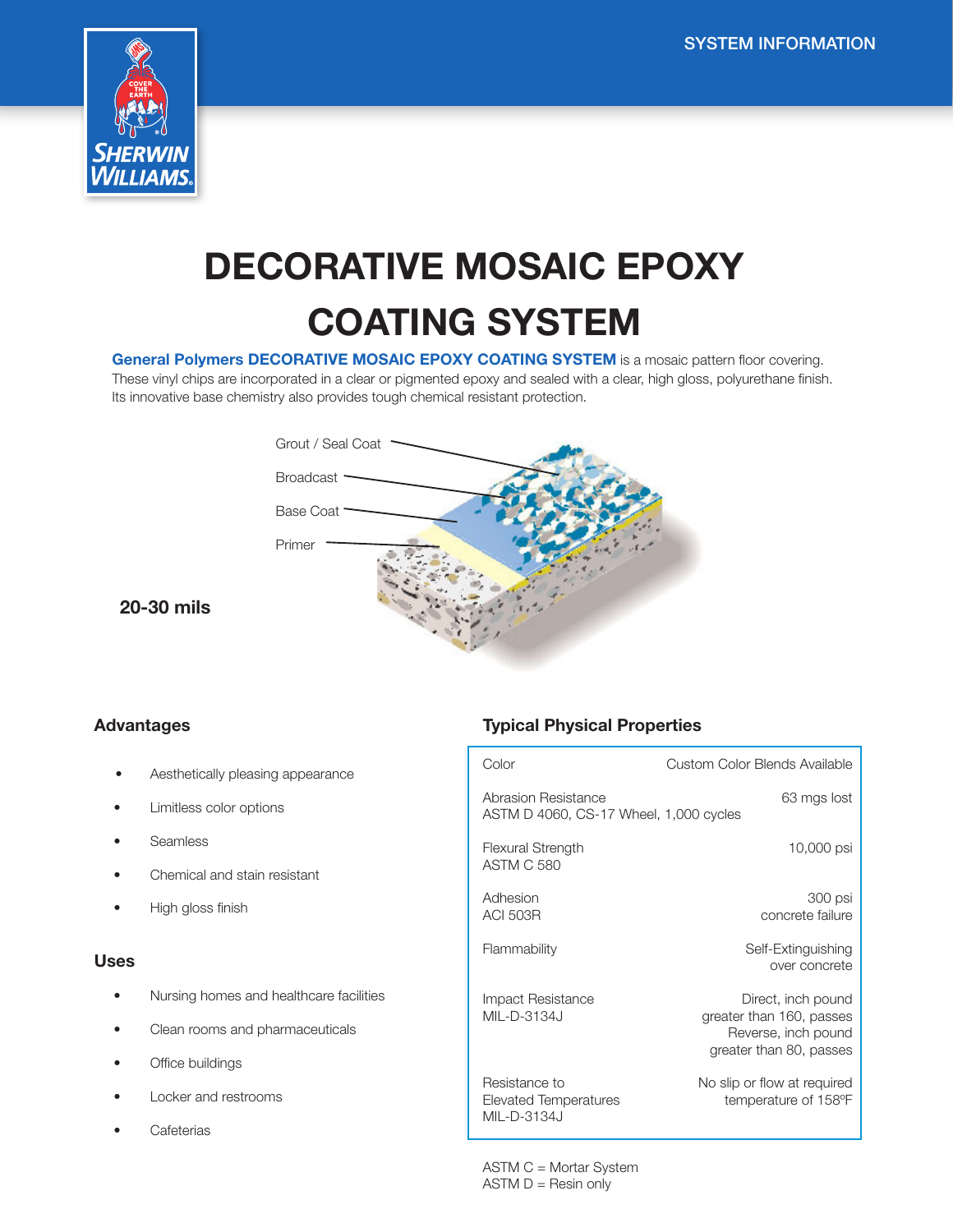## Installation

General Polymers materials shall only be installed by approved contractors. The following information is to be used as a guideline for the installation of the **DECORATIVE MOSAIC EPOXY COATING SYSTEM.** Contact the Technical Service Department for assistance prior to application.

## Surface Preparation — General

General Polymers systems can be applied to a variety of substrates, if the substrate is properly prepared. Preparation of surfaces other than concrete will depend on the type of substrate, such as wood, concrete block, quarry tile, etc. Should there be any questions regarding a specific substrate or condition, please contact the Technical Service Department prior to starting the project. Refer to Surface Preparation (Form G-1).

## Surface Preparation — Concrete

Concrete surfaces shall be abrasive blasted to remove all surface contaminants and laitance. The prepared concrete shall have a surface profile depending upon system selected. Refer to Form G-1.

After initial preparation has occurred, inspect the concrete for bug holes, voids, fins and other imperfections. Protrusions shall be ground smooth while voids shall be filled with a system compatible filler. For recommendations, consult the Technical Service Department.

## **Temperature**

Throughout the application process, substrate temperature should be 50ºF – 90ºF. Substrate temperature must be at least 5ºF above the dew point. Applications on concrete substrate should occur while temperature is falling to lessen offgassing. The material should not be applied in direct sunlight, if possible. Protect material from freezing prior to installation.

## Application Information — Surface Prep Profile CSP 1-3

| <b>VOC</b><br><b>MIXED</b> |                   | <b>MATERIAL</b>   | <b>MIX RATIO</b> | <b>THEORETICAL COVERAGE</b><br><b>PER COAT CONCRETE</b> | <b>PACKAGING</b>        |
|----------------------------|-------------------|-------------------|------------------|---------------------------------------------------------|-------------------------|
| $<$ 50 g/L                 | <b>Primer</b>     | 3579              | 2:1              | 200-300 sq. ft./gal                                     | 3 or 15 gals            |
| $<$ 100 g/L<br>0           | <b>Body Coat</b>  | 3746<br>6750/6755 | 2:1<br>To Excess | 200-300 sq. ft./gal<br>100-200 lbs / 1,000 sq. ft.      | 3 or 15 gals<br>25 lbs. |
| $<$ 100 g/L                | <b>Grout Coat</b> | 3746              | 2:1              | 160-250 sq. ft./gal                                     | 3 or 15 gals            |
| $<$ 250 g/L                | <b>Seal Coat</b>  | 4686              | 1:1              | 250-400 sq. ft./gal                                     | 2 or 10 gals            |

For additional topcoat options consult the General Polymers Topcoat Selection Guide, or contact your Sherwin Williams representative.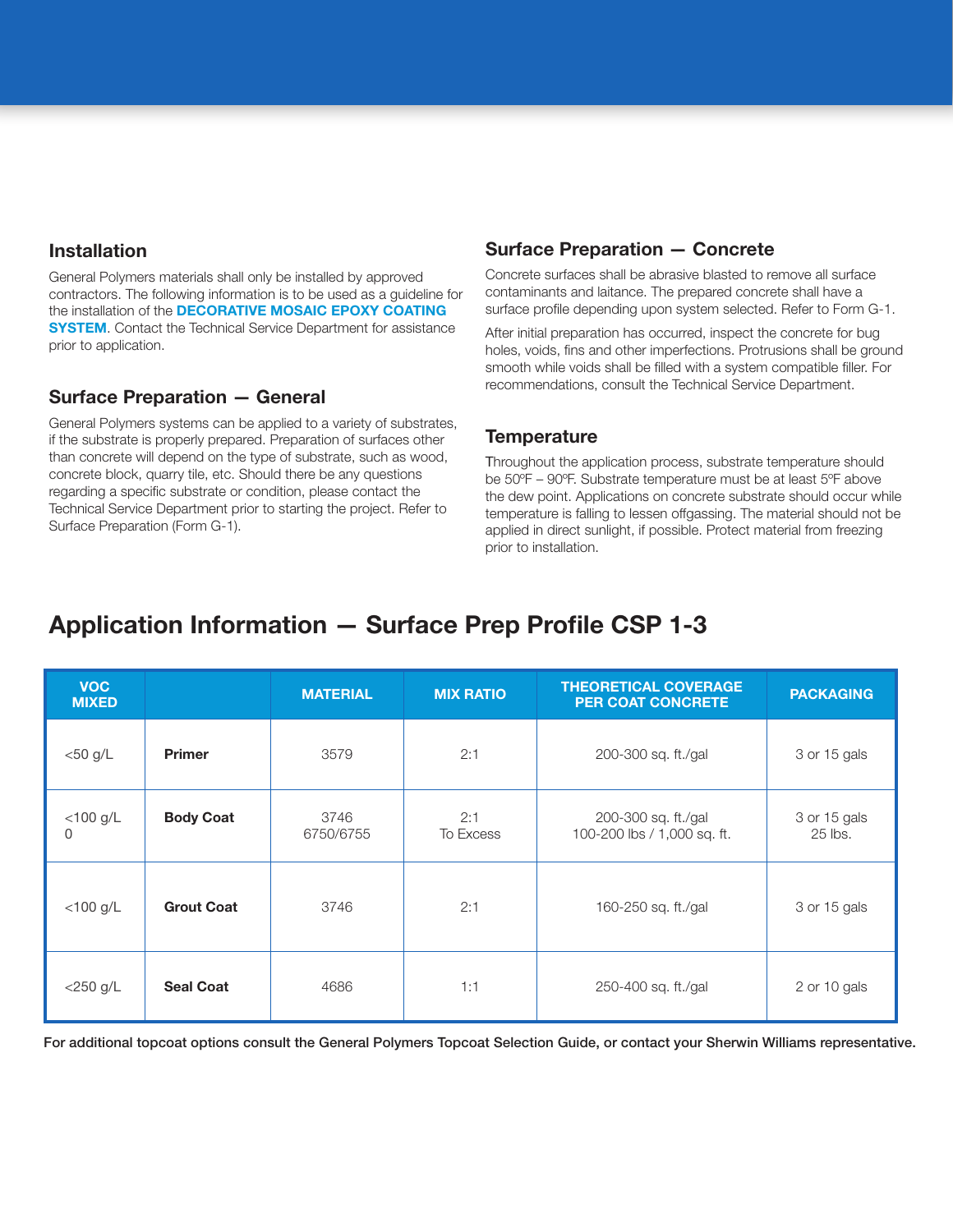#### Primer

#### Mixing and Application

1. Add 2 parts 3579A (resin) to 1 part 3579B (hardener) by volume. Mix with low speed drill and Jiffy blade for three minutes and until uniform. To insure proper system cure and performance, strictly follow mix ratio recommendations.

2. 3579 may be applied via spray, roller or brush. Apply at a spread rate of 200-300 sq. ft. per gallon, evenly, with no puddles. Coverage will vary depending upon porosity of the substrate and surface texture.

3. 3579 application varies upon usage.

NOTE: Epoxy materials may tend to blush at the surface especially in humid environments. After the surface is primed and before installation of each subsequent coat, surface must be examined for blush (a whitish greasy film and/or low gloss). The blush must be completely removed prior to recoating using warm detergent water or through solvent wipe.

Epoxy materials will appear to be cured and dry to touch prior to full chemical cross linking. Allow epoxy to cure for 2-3 days prior to exposure to water or other chemicals for best performance.

## Base Coat

#### Mixing and Application

1. Premix 3746A (resin) using a low speed drill and Jiffy blade. Mix for one minute and until uniform, exercising caution not to introduce air into the material.

2. Add 2 parts 3746A (resin) to 1 part 3746B (hardener) by volume. Mix with low speed drill and Jiffy blade for three minutes and until uniform. To insure proper system cure and performance, strictly follow mix ratio recommendations.

3. Apply 3746 using a squeegee or trowel and back roll with a 1/4" nap roller at a spread rate of 200-300 square feet per gallon making sure of uniform coverage. Take care not to puddle materials and insure even coverage.

4. Allow material to self-level 10-15 minutes. Begin evenly broadcasting 6750/6755 Vinyl Chips into wet resin much the same as grass seed is spread. Vinyl Chips should be broadcast in such a way that the chips falls lightly into resin without causing the resin to move. Continue broadcasting to excess until the floor appears completely dry.

5. Allow to cure for 12 hours, sweep off excess vinyl chips with a stiff bristled broom.

## Grout Coat

#### Mixing and Application

1. Premix 3746A (resin) using a low speed drill and Jiffy blade. Mix for one minute and until uniform, exercising caution not to introduce air into the material.

2. Add 2 parts 3746A (resin) to 1 part 3746B (hardener) by volume. Mix with low speed drill and Jiffy blade for three minutes and until uniform. To insure proper system cure and performance, strictly follow mix ratio recommendations.

3. Apply 3746 using a squeegee or trowel and back roll with a 1/4" nap roller at a spread rate of 160-250 square feet per gallon making sure of uniform coverage. Take care not to puddle materials and insure even coverage.

4. Allow to cure (Cure times vary depending on environmental conditions) before applying seal coat.

## Seal Coat

#### Mixing and Application DO NOT PREMIX PART B HARDENER

1. Premix 4686A (resin) using a low speed drill and Jiffy blade. Mix for one minute and until uniform, exercising caution not to introduce air into the material.

2. Add 1part 4686A (resin) to 1 part 4686B (hardener) by volume. Mix with low speed drill and Jiffy blade for three minutes and until uniform. To insure proper system cure and performance, strictly follow mix ratio recommendations.

3. Apply 4686 using a 1/4" nap roller at a spread rate of 250-400 square feet per gallon, evenly, with no puddles making sure of uniform coverage. Take care not to puddle materials and insure even coverage.

4. Allow to cure 24 hours minimum before opening to light foot traffic.

5. If a second seal coat is required, lightly sand and wipe clean prior to coating.

## **Cleanup**

Clean up mixing and application equipment immediately after use. Use toluene or xylene. Observe all fire and health precautions when handling or storing solvents.

## **Safety**

Refer to the MSDS sheet before use. federal, state, local and particular plant safety guidelines must be followed during the handling and installation and cure of these materials.

Safe and proper disposal of excess materials shall be done in accordance with applicable federal, state, and local codes.